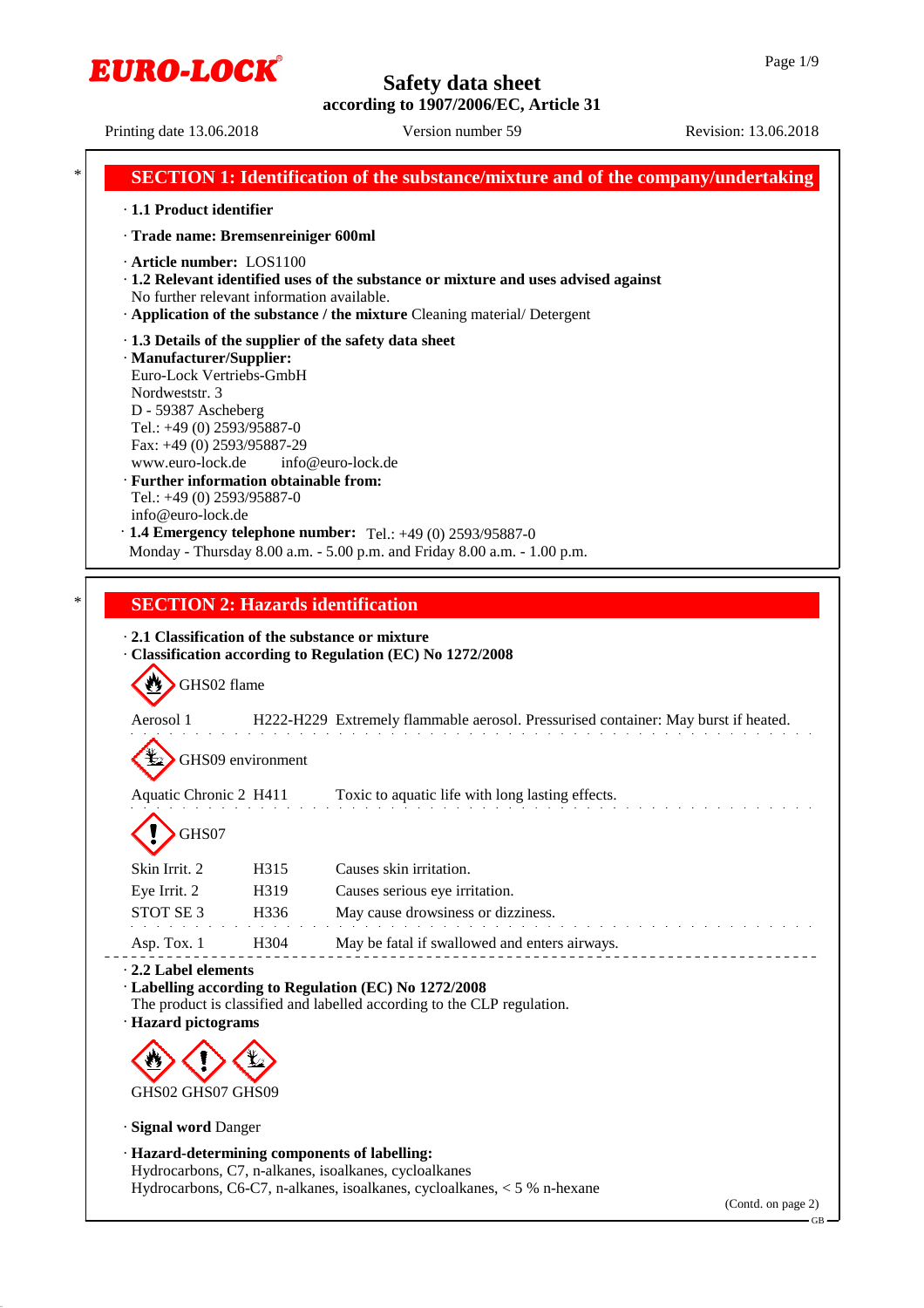

Printing date 13.06.2018 Version number 59 Revision: 13.06.2018

#### **Trade name: Bremsenreiniger 600ml Artikel-Nr. LOS1100**

(Contd. of page 1) acetone · **Hazard statements** H222-H229 Extremely flammable aerosol. Pressurised container: May burst if heated. H315 Causes skin irritation. H319 Causes serious eye irritation. H336 May cause drowsiness or dizziness. H411 Toxic to aquatic life with long lasting effects. · **Precautionary statements** P101 If medical advice is needed, have product container or label at hand.<br>P102 Keep out of reach of children. P102 Keep out of reach of children.<br>P210 Keep away from heat, hot su Keep away from heat, hot surfaces, sparks, open flames and other ignition sources. No smoking. P211 Do not spray on an open flame or other ignition source.<br>P251 Do not pierce or burn, even after use. P251 Do not pierce or burn, even after use.<br>P261 Avoid breathing vapours or spray. Avoid breathing vapours or spray. P271 Use only outdoors or in a well-ventilated area. P280 Wear protective gloves / eye protection / face protection. P305+P351+P338 IF IN EYES: Rinse cautiously with water for several minutes. Remove contact lenses, if present and easy to do. Continue rinsing. P312 Call a POISON CENTER/doctor if you feel unwell. P391 Collect spillage.  $P410+P412$  Protect from sunlight. Do not expose to temperatures exceeding 50 °C. P501 Dispose of contents/container to hazardous or special waste collection point. · **Additional information:** Buildup of explosive mixtures possible without sufficient ventilation. · **2.3 Other hazards** · **Results of PBT and vPvB assessment**

- · **PBT:** Not applicable.
- · **vPvB:** Not applicable.

#### \* **SECTION 3: Composition/information on ingredients**

<sup>·</sup> **Description:** Mixture of substances listed below with nonhazardous additions.

| · Dangerous components:                     |                                                                                                                                                               |                    |  |  |
|---------------------------------------------|---------------------------------------------------------------------------------------------------------------------------------------------------------------|--------------------|--|--|
| EC number: 927-510-4                        | Hydrocarbons, C7, n-alkanes, isoalkanes, cycloalkanes                                                                                                         | $25 - 50\%$        |  |  |
|                                             | Reg.nr.: 01-2119475515-33-xxxx (A) Flam. Liq. 2, H225; Asp. Tox. 1, H304; Aquatic<br>Chronic 2, H411; (1) Skin Irrit. 2, H315; STOT SE 3, H336                |                    |  |  |
| EC number: 921-024-6                        | Hydrocarbons, C6-C7, n-alkanes, isoalkanes, cycloalkanes, <5                                                                                                  | $25 - 50\%$        |  |  |
| Reg.nr.: 01-2119475514-35-xxxx   % n-hexane |                                                                                                                                                               |                    |  |  |
|                                             | $\otimes$ Flam. Liq. 2, H225; $\otimes$ Asp. Tox. 1, H304; $\otimes$ Aquatic<br>Chronic 2, H411; $\langle \cdot \rangle$ Skin Irrit. 2, H315; STOT SE 3, H336 |                    |  |  |
| $CAS: 67-64-1$                              | acetone                                                                                                                                                       | $20 - 25\%$        |  |  |
| EINECS: 200-662-2                           | Tham. Liq. 2, H225; $\circled{}$ Eye Irrit. 2, H319; STOT SE 3,                                                                                               |                    |  |  |
| Reg.nr.: 01-2119471330-49-xxxx   H336       |                                                                                                                                                               |                    |  |  |
| $CAS: 75-28-5$                              | isobutane                                                                                                                                                     | $2.5 - 5\%$        |  |  |
| EINECS: 200-857-2                           | Flam. Gas 1, H220; Press. Gas (Comp.), H280                                                                                                                   |                    |  |  |
| Reg.nr.: 01-2119485395-27-xxxx              |                                                                                                                                                               |                    |  |  |
| CAS: 124-38-9                               | carbon dioxide                                                                                                                                                | $2.5 - 5\%$        |  |  |
| EINECS: 204-696-9                           | substance with a Community workplace exposure limit                                                                                                           |                    |  |  |
| $CAS: 74-98-6$                              | propane                                                                                                                                                       | $2.5 - 5\%$        |  |  |
| EINECS: 200-827-9                           | Flam. Gas 1, H220; Press. Gas (Comp.), H280                                                                                                                   |                    |  |  |
| Reg.nr.: 01-2119486944-21-xxxx              |                                                                                                                                                               |                    |  |  |
|                                             |                                                                                                                                                               | (Contd. on page 3) |  |  |

<sup>·</sup> **3.2 Mixtures**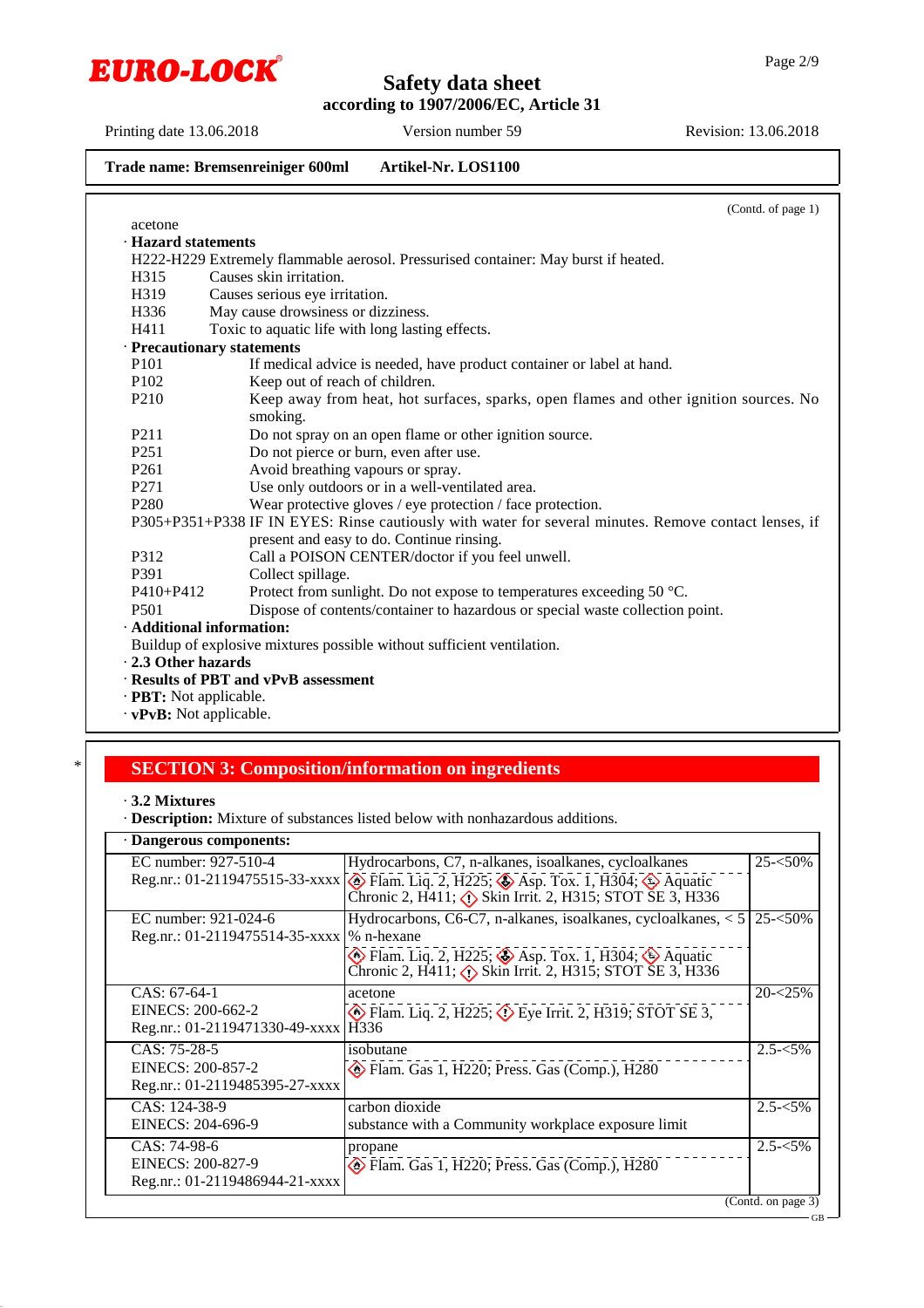Printing date 13.06.2018 Version number 59 Revision: 13.06.2018

**Trade name: Bremsenreiniger 600ml Artikel-Nr. LOS1100**

(Contd. of page 2)

· **Regulation (EC) No 648/2004 on detergents / Labelling for contents**

aliphatic hydrocarbons  $\geq 30\%$ 

· **Additional information:** For the wording of the listed hazard phrases refer to section 16.

## \* **SECTION 4: First aid measures**

#### · **4.1 Description of first aid measures**

· **After inhalation:**

Supply fresh air; consult doctor in case of complaints.

- Take affected persons into fresh air and keep quiet.
- · **After skin contact:**
- Immediately wash with water and soap and rinse thoroughly.
- Immediately remove any clothing soiled by the product.
- · **After eye contact:**
- Rinse opened eye for several minutes under running water. If symptoms persist, consult a doctor.
- · **After swallowing:** Do not induce vomiting; call for medical help immediately.
- · **4.2 Most important symptoms and effects, both acute and delayed**
- Breathing difficulty
- Headache
- Dizziness
- Dizziness
- Coughing
- Nausea
- · **4.3 Indication of any immediate medical attention and special treatment needed**
- If swallowed or in case of vomiting, danger of entering the lungs.

Later observation for pneumonia and pulmonary oedema.

## **SECTION 5: Firefighting measures**

- · **5.1 Extinguishing media**
- · **Suitable extinguishing agents:**
- Foam

Fire-extinguishing powder

- Carbon dioxide
- · **For safety reasons unsuitable extinguishing agents:** Water with full jet
- · **5.2 Special hazards arising from the substance or mixture**
- Can form explosive gas-air mixtures.
- Formation of toxic gases is possible during heating or in case of fire.
- · **5.3 Advice for firefighters**
- · **Protective equipment:** Wear self-contained respiratory protective device.
- · **Additional information**
- Cool endangered receptacles with water spray.

Dispose of fire debris and contaminated fire fighting water in accordance with official regulations.

## **SECTION 6: Accidental release measures**

- · **6.1 Personal precautions, protective equipment and emergency procedures** Wear protective equipment. Keep unprotected persons away. Ensure adequate ventilation
- Keep away from ignition sources.
- · **6.2 Environmental precautions:**

Inform respective authorities in case of seepage into water course or sewage system.

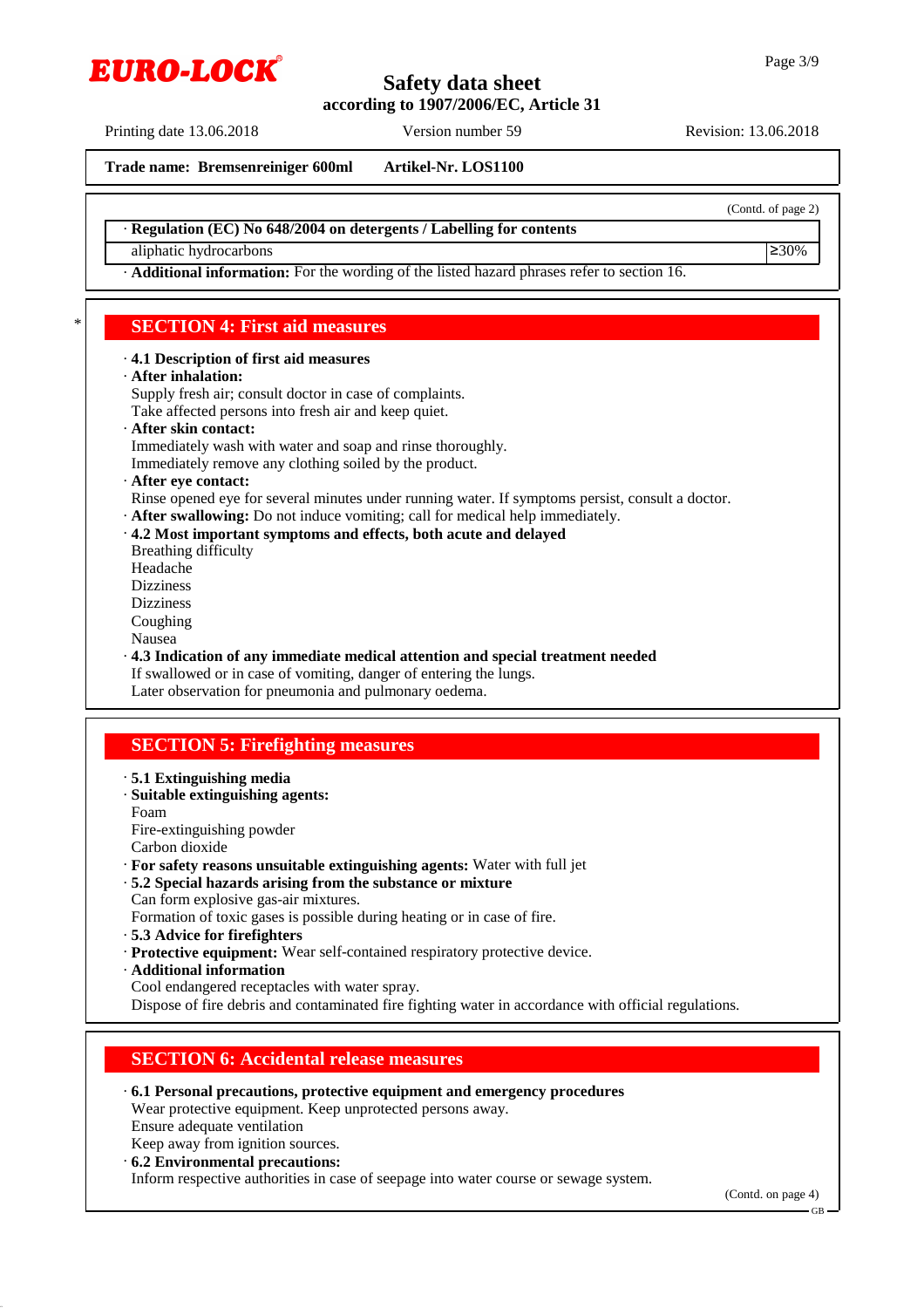Printing date 13.06.2018 Version number 59 Revision: 13.06.2018

EURO-LOCK

#### **Trade name: Bremsenreiniger 600ml Artikel-Nr. LOS1100**

(Contd. of page 3)

- Do not allow to enter sewers/ surface or ground water.
- · **6.3 Methods and material for containment and cleaning up:**
- Absorb with liquid-binding material (sand, diatomite, acid binders, universal binders, sawdust). Ensure adequate ventilation.
- · **6.4 Reference to other sections** See Section 13 for disposal information.

## **SECTION 7: Handling and storage**

#### · **7.1 Precautions for safe handling**

Ensure good ventilation/exhaustion at the workplace. Avoid contact with skin and eyes.

- · **Information about fire and explosion protection:**
- Keep ignition sources away Do not smoke.

Pressurised container: protect from sunlight and do not expose to temperatures exceeding 50°C, i.e. electric lights. Do not pierce or burn, even after use.

- · **7.2 Conditions for safe storage, including any incompatibilities**
- · **Storage:**
- · **Requirements to be met by storerooms and receptacles:**
- Observe official regulations on storing packagings with pressurised containers.
- · **Information about storage in one common storage facility:** Not required.
- · **Further information about storage conditions:** Protect from heat and direct sunlight.
- · **7.3 Specific end use(s)** No further relevant information available.

## **SECTION 8: Exposure controls/personal protection**

· **Additional information about design of technical facilities:** No further data; see item 7.

#### · **Ingredients with limit values that require monitoring at the workplace:**

#### **CAS: 67-64-1 acetone**

- WEL Short-term value: 3620 mg/m<sup>3</sup>, 1500 ppm
	- Long-term value: 1210 mg/m<sup>3</sup>, 500 ppm

#### **CAS: 124-38-9 carbon dioxide**

- WEL Short-term value: 27400 mg/m<sup>3</sup>, 15000 ppm
	- Long-term value:  $9150$  mg/m<sup>3</sup>, 5000 ppm
- · **Additional information:** The lists valid during the making were used as basis.
- · **8.2 Exposure controls**
- · **Personal protective equipment:**
- · **General protective and hygienic measures:**
- Keep away from foodstuffs, beverages and feed.
- Immediately remove all soiled and contaminated clothing
- Wash hands before breaks and at the end of work.
- Do not inhale gases / fumes / aerosols.
- Avoid contact with the eyes and skin.
- · **Respiratory protection:** Use suitable respiratory protective device in case of insufficient ventilation.
- · **Recommended filter device for short term use:** Filter AX
- · **Protection of hands:**



Protective gloves

The glove material has to be impermeable and resistant to the product/ the substance/ the preparation.

- · **Material of gloves**
- Butyl rubber, BR

(Contd. on page 5)

GB

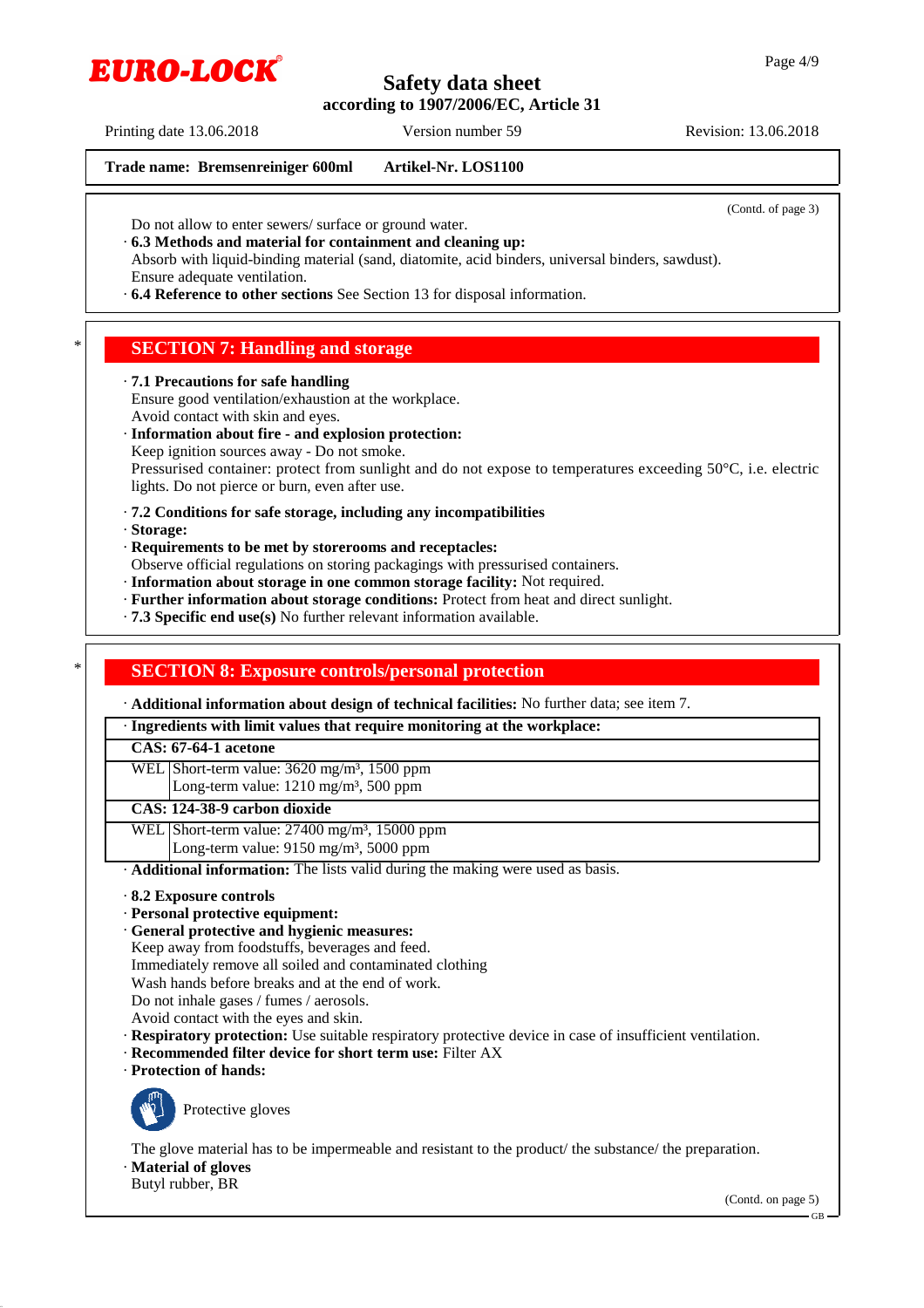

Page 5/9

Printing date 13.06.2018 Version number 59 Revision: 13.06.2018

```
Trade name: Bremsenreiniger 600ml Artikel-Nr. LOS1100
```
(Contd. of page 4)

Recommended thickness of the material:  $\geq 0.7$  mm (EN 374)

#### · **Penetration time of glove material**

Tightly sealed goggles

≥60 min

The exact break trough time has to be found out by the manufacturer of the protective gloves and has to be observed.

· **Eye protection:**

(EN 166)

· **Body protection:**

Protective work clothing (EN 13034-6)

## **SECTION 9: Physical and chemical properties**

| .9.1 Information on basic physical and chemical properties<br><b>General Information</b>                  |                                    |
|-----------------------------------------------------------------------------------------------------------|------------------------------------|
| $\cdot$ Appearance:                                                                                       |                                    |
| Form:                                                                                                     | Aerosol                            |
| Colour:                                                                                                   | Colourless                         |
| · Odour:                                                                                                  | Petrol-like                        |
| Odour threshold:                                                                                          | Not determined.                    |
| $\cdot$ pH-value:                                                                                         | Not determined.                    |
| Change in condition<br>Melting point/freezing point:<br>Initial boiling point and boiling range: $< 0$ °C | Undetermined.                      |
| · Flash point:                                                                                            | Not applicable, as aerosol.        |
| · Flammability (solid, gas):                                                                              | Extremely flammable liquefied gas. |
| · Ignition temperature:                                                                                   | >200 $^{\circ}$ C                  |
| · Decomposition temperature:                                                                              | Not determined.                    |
| · Auto-ignition temperature:                                                                              | Not determined.                    |
| <b>Explosive properties:</b>                                                                              | Not determined.                    |
| · Explosion limits:                                                                                       |                                    |
| Lower:                                                                                                    | Not determined.                    |
| <b>Upper:</b>                                                                                             | Not determined.                    |
| · Vapour pressure:                                                                                        | Not determined.                    |
| $\cdot$ Density at 20 °C:                                                                                 | $0.71235$ g/cm <sup>3</sup>        |
| · Relative density                                                                                        | Not determined.                    |
| · Vapour density                                                                                          | Not determined.                    |
| · Evaporation rate                                                                                        | Not applicable.                    |
| · Solubility in / Miscibility with                                                                        |                                    |
| water:                                                                                                    | Partly miscible.                   |
| · Partition coefficient: n-octanol/water:                                                                 | Not determined.                    |
|                                                                                                           | (Contd. on page 6)                 |

GB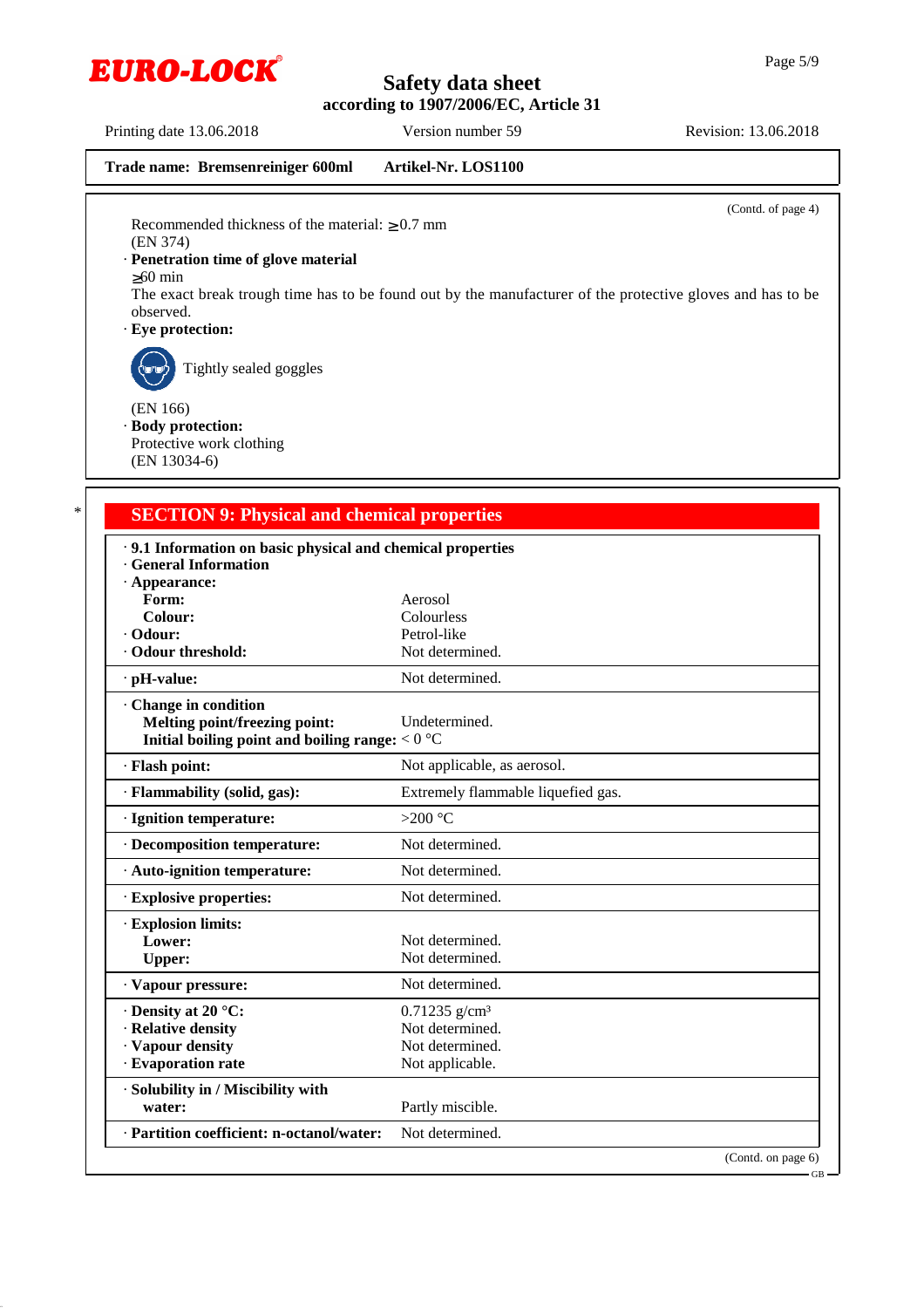

Printing date 13.06.2018 Version number 59 Revision: 13.06.2018

```
Trade name: Bremsenreiniger 600ml Artikel-Nr. LOS1100
```
(Contd. of page 5)

| $VOC$ (EC)<br>Solids content:<br>.9.2 Other information | 688.4 g/l<br>$0.0\%$<br>No further relevant information available. |  |
|---------------------------------------------------------|--------------------------------------------------------------------|--|
| Dynamic:<br><b>Kinematic:</b><br>Organic solvents:      | Not determined.<br>96.6%                                           |  |
| · Viscosity:                                            | Not determined.                                                    |  |

## **SECTION 10: Stability and reactivity**

· **10.1 Reactivity** No further relevant information available.

- · **10.2 Chemical stability**
- · **Thermal decomposition / conditions to be avoided:** No decomposition if used according to specifications.
- · **10.3 Possibility of hazardous reactions** No dangerous reactions known.
- · **10.4 Conditions to avoid** No further relevant information available.
- · **10.5 Incompatible materials:** No further relevant information available.
- · **10.6 Hazardous decomposition products:** Carbon monoxide and carbon dioxide

## **SECTION 11: Toxicological information**

- · **11.1 Information on toxicological effects**
- · **Acute toxicity** Based on available data, the classification criteria are not met.
- · **Primary irritant effect:**
- · **Skin corrosion/irritation**
- Causes skin irritation.
- · **Serious eye damage/irritation**
- Causes serious eye irritation.
- · **Respiratory or skin sensitisation** Based on available data, the classification criteria are not met.
- · **CMR effects (carcinogenity, mutagenicity and toxicity for reproduction)**
- · **Germ cell mutagenicity** Based on available data, the classification criteria are not met.
- · **Carcinogenicity** Based on available data, the classification criteria are not met.
- · **Reproductive toxicity** Based on available data, the classification criteria are not met.
- · **STOT-single exposure**
- May cause drowsiness or dizziness.
- · **STOT-repeated exposure** Based on available data, the classification criteria are not met.
- · **Aspiration hazard**
- May be fatal if swallowed and enters airways.

## **SECTION 12: Ecological information**

- · **12.1 Toxicity**
- · **Aquatic toxicity:** No further relevant information available.
- · **12.2 Persistence and degradability** No further relevant information available.
- · **12.3 Bioaccumulative potential** No further relevant information available.
- · **12.4 Mobility in soil** No further relevant information available.
- · **Ecotoxical effects:**
- · **Remark:** Toxic for fish
- · **Additional ecological information:**
- · **General notes:**
- Also poisonous for fish and plankton in water bodies.
- Toxic for aquatic organisms

(Contd. on page 7)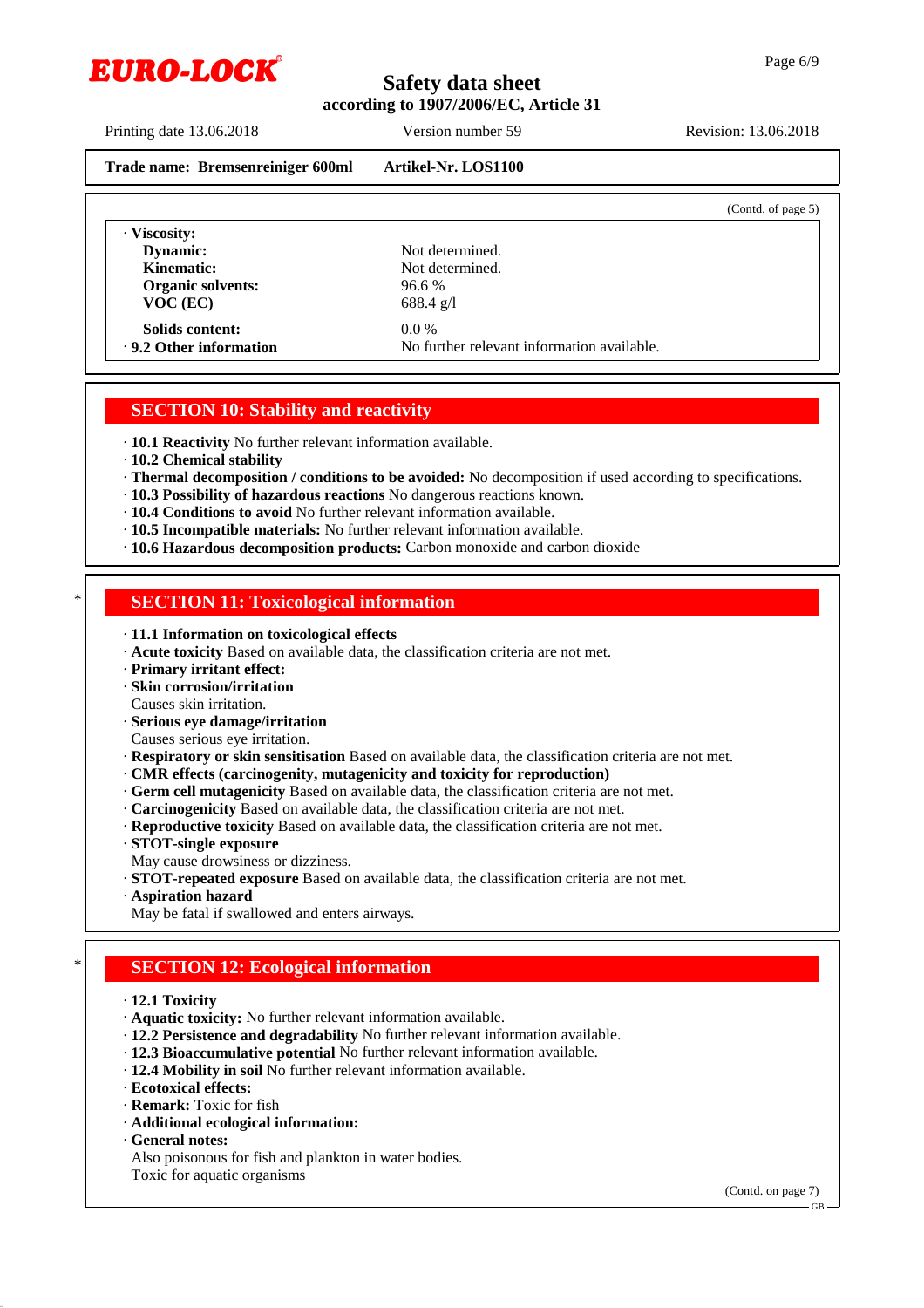

Printing date 13.06.2018 Version number 59 Revision: 13.06.2018

EURO-LOCK

#### **Trade name: Bremsenreiniger 600ml Artikel-Nr. LOS1100**

(Contd. of page 6)

Water hazard class 2 (German Regulation) (Self-assessment): hazardous for water Do not allow product to reach ground water, water course or sewage system. Danger to drinking water if even small quantities leak into the ground.

#### · **12.5 Results of PBT and vPvB assessment**

· **PBT:** Not applicable.

· **vPvB:** Not applicable.

· **12.6 Other adverse effects** No further relevant information available.

#### **SECTION 13: Disposal considerations**

· **13.1 Waste treatment methods**

#### · **Recommendation**

Must not be disposed together with household garbage. Do not allow product to reach sewage system.

#### · **European waste catalogue**

16 05 04\* gases in pressure containers (including halons) containing hazardous substances

15 01 04 metallic packaging

· **Uncleaned packaging:**

· **Recommendation:** Disposal must be made according to official regulations.

| $\cdot$ 14.1 UN-Number<br>· ADR/RID/ADN, IMDG, IATA   | <b>UN1950</b>                                        |
|-------------------------------------------------------|------------------------------------------------------|
| · 14.2 UN proper shipping name<br>$\cdot$ ADR/RID/ADN | UN1950 AEROSOLS, ENVIRONMENTALLY<br><b>HAZARDOUS</b> |
| $\cdot$ IMDG                                          | AEROSOLS, MARINE POLLUTANT                           |
| $\cdot$ IATA                                          | AEROSOLS, flammable                                  |
| · 14.3 Transport hazard class(es)                     |                                                      |
| · ADR/RID/ADN                                         |                                                      |
|                                                       |                                                      |
| · Class                                               | 2 5F Gases.                                          |
| · Label                                               | 2.1                                                  |
| $\cdot$ IMDG                                          |                                                      |
|                                                       |                                                      |
| · Class                                               | 2.1                                                  |
| · Label                                               | 2.1                                                  |
| $\cdot$ IATA                                          |                                                      |
|                                                       |                                                      |
| · Class                                               | 2.1                                                  |
| · Label                                               | 2.1                                                  |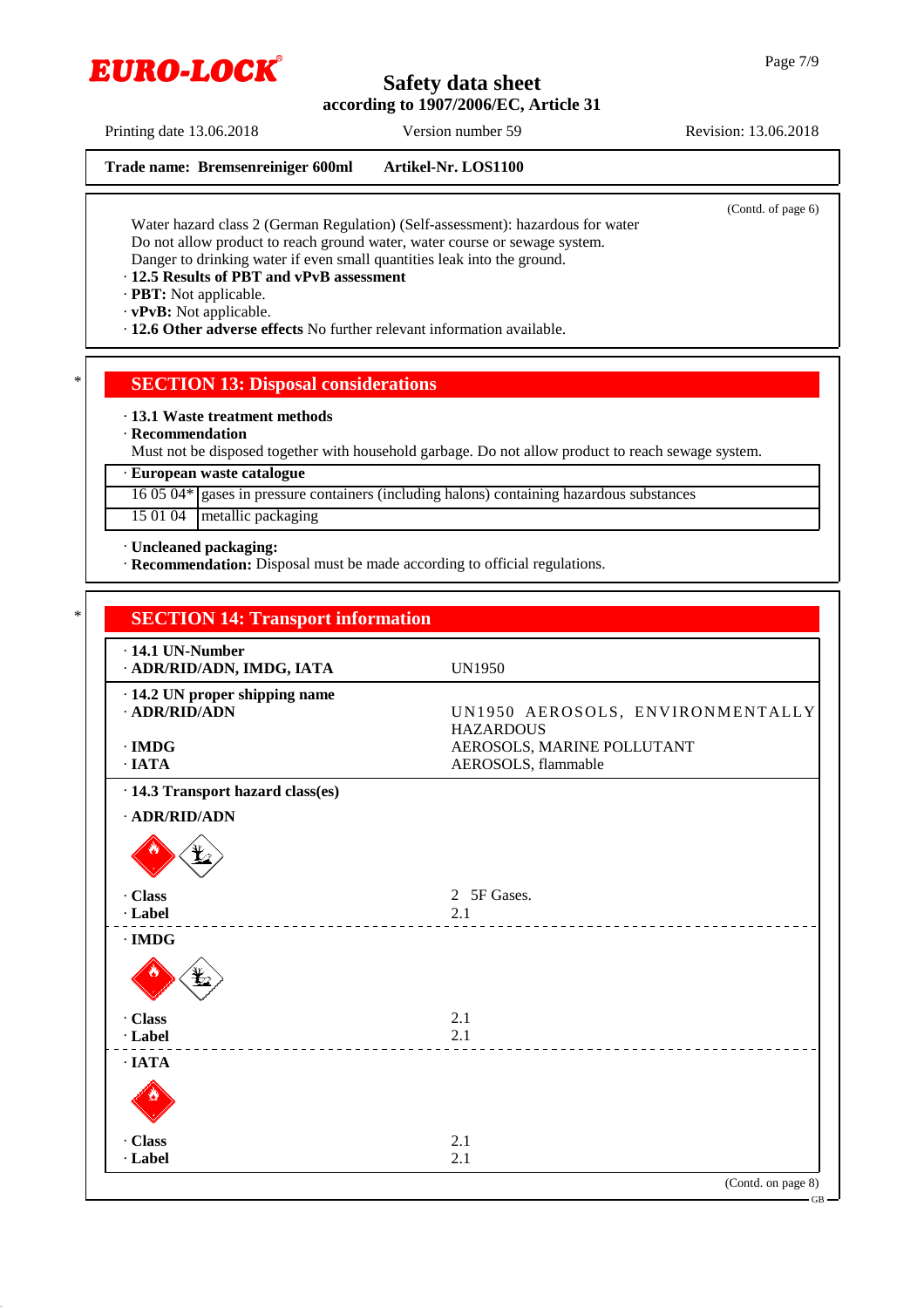

Page 8/9

Printing date 13.06.2018 Version number 59 Revision: 13.06.2018

**Trade name: Bremsenreiniger 600ml Artikel-Nr. LOS1100**

|                                                   | (Contd. of page 7)                                                                                                                                                                                                                                                                                                                            |
|---------------------------------------------------|-----------------------------------------------------------------------------------------------------------------------------------------------------------------------------------------------------------------------------------------------------------------------------------------------------------------------------------------------|
| · 14.4 Packing group<br>· ADR/RID/ADN, IMDG, IATA | Void                                                                                                                                                                                                                                                                                                                                          |
| $\cdot$ 14.5 Environmental hazards:               | Product contains environmentally hazardous substances:<br>Solvent Naphta                                                                                                                                                                                                                                                                      |
| · Marine pollutant:                               | Yes<br>Symbol (fish and tree)                                                                                                                                                                                                                                                                                                                 |
| · Special marking (ADR/RID/ADN):                  | Symbol (fish and tree)                                                                                                                                                                                                                                                                                                                        |
| · 14.6 Special precautions for user               | Warning: Gases.                                                                                                                                                                                                                                                                                                                               |
| · Danger code (Kemler):                           |                                                                                                                                                                                                                                                                                                                                               |
| · EMS Number:                                     | $F-D,S-U$                                                                                                                                                                                                                                                                                                                                     |
| · Stowage Code                                    | SW1 Protected from sources of heat.<br>SW22 For AEROSOLS with a maximum capacity of 1<br>litre: Category A. For AEROSOLS with a capacity above<br>1 litre: Category B. For WASTE AEROSOLS: Category<br>C, Clear of living quarters.                                                                                                           |
| · Segregation Code                                | SG69 For AEROSOLS with a maximum capacity of 1<br>litre: Segregation as for class 9. Stow "separated from"<br>class 1 except for division 1.4. For AEROSOLS with a<br>capacity above 1 litre: Segregation as for the appropriate<br>subdivision of class 2. For WASTE AEROSOLS:<br>Segregation as for the appropriate subdivision of class 2. |
| · 14.7 Transport in bulk according to Annex II of |                                                                                                                                                                                                                                                                                                                                               |
| Marpol and the IBC Code                           | Not applicable.                                                                                                                                                                                                                                                                                                                               |
| · Transport/Additional information:               |                                                                                                                                                                                                                                                                                                                                               |
| $\cdot$ ADR/RID/ADN                               |                                                                                                                                                                                                                                                                                                                                               |
| · Limited quantities (LQ)                         | 1L                                                                                                                                                                                                                                                                                                                                            |
| · Excepted quantities (EQ)                        | Code: E0                                                                                                                                                                                                                                                                                                                                      |
|                                                   | Not permitted as Excepted Quantity                                                                                                                                                                                                                                                                                                            |
| · Transport category                              | 2                                                                                                                                                                                                                                                                                                                                             |
| · Tunnel restriction code                         | D                                                                                                                                                                                                                                                                                                                                             |
| · IMDG                                            |                                                                                                                                                                                                                                                                                                                                               |
| · Limited quantities (LQ)                         | 1L                                                                                                                                                                                                                                                                                                                                            |
| · Excepted quantities (EQ)                        | Code: E0                                                                                                                                                                                                                                                                                                                                      |
|                                                   | Not permitted as Excepted Quantity                                                                                                                                                                                                                                                                                                            |
| · UN "Model Regulation":                          | UN 1950 AEROSOLS, 2.1, ENVIRONMENTALLY<br><b>HAZARDOUS</b>                                                                                                                                                                                                                                                                                    |

## **SECTION 15: Regulatory information**

· **15.1 Safety, health and environmental regulations/legislation specific for the substance or mixture**

· **Directive 2012/18/EU**

· **Named dangerous substances - ANNEX I** None of the ingredients is listed.

· **Seveso category**

P3a FLAMMABLE AEROSOLS

E2 Hazardous to the Aquatic Environment

· **Qualifying quantity (tonnes) for the application of lower-tier requirements** 150 t

· **Qualifying quantity (tonnes) for the application of upper-tier requirements** 500 t

· **REGULATION (EC) No 1907/2006 ANNEX XVII** Conditions of restriction: 3, 40

(Contd. on page 9)

GB